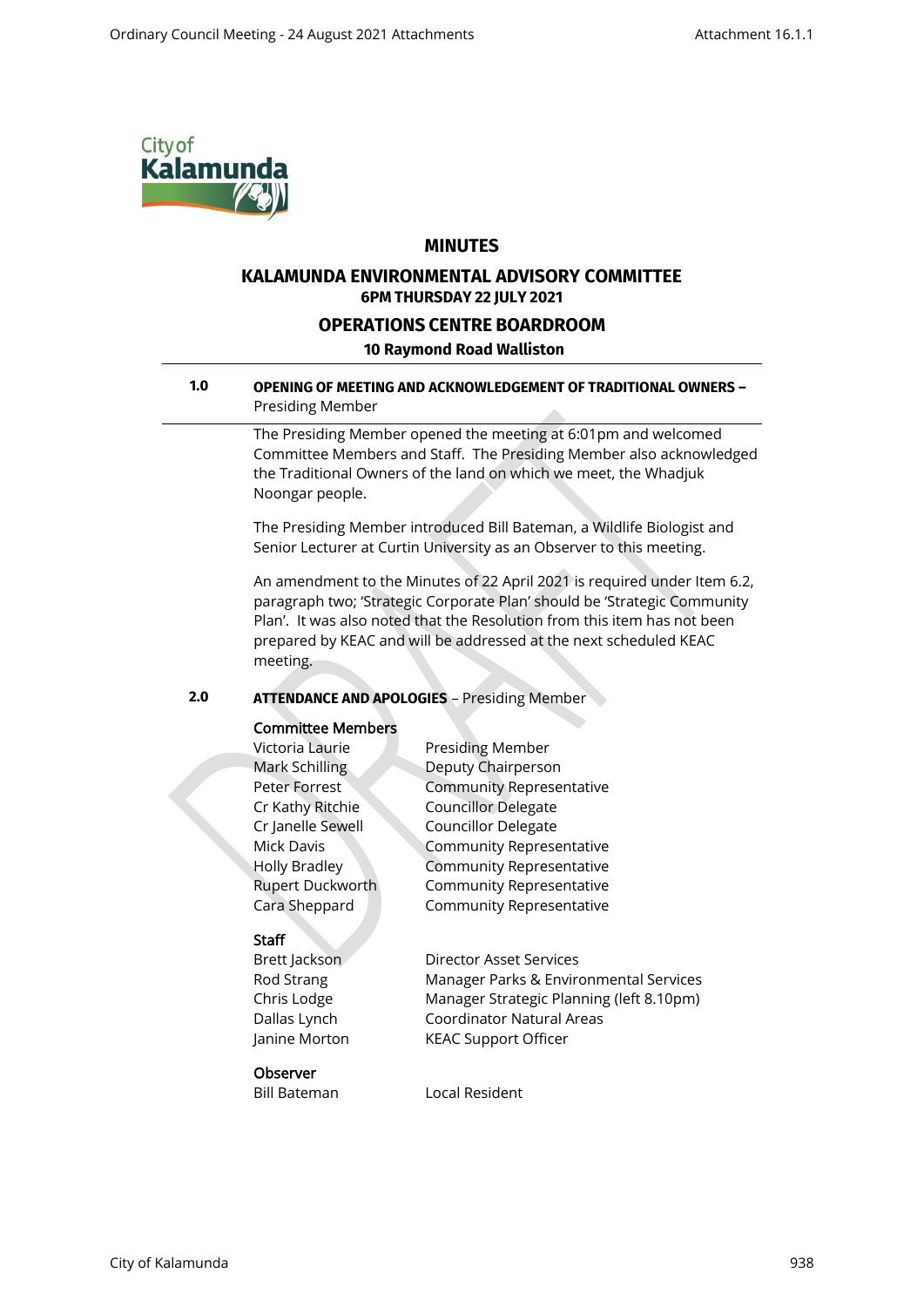

•

## **3.0 CONFIRMATION OF MINUTES**

• Ordinary Committee Meeting 22 April 2021 That the Minutes of the Ordinary Committee Meeting of KEAC held on the 22 April 2021 as published and circulated, are confirmed as a true and accurate record of the proceedings, with the amendment as discussed at Item 1.0.

Moved: Peter Forrest Seconded: Mark Schilling Voted: Carried Unanimously

## **4.0 DISCLOSURE OF INTERESTS**

#### **4.1 Disclosure of Financial and Proximity Interests:**

- a) Members must disclose the nature of their interest in matters to be discussed at the meeting. (Section 5.65 of the Local Government Act1995).
- b) Employees must disclose the nature of their interest in reports or advice when giving the report or advice to the meeting. (Section 5.7 of the Local Government Act 1995).

Cr Janelle Sewell declared that she is currently working for Doctors for the Environment Australia (DEA).

### **4.2 Disclosure of Interest Affecting Impartiality**

a) Members and staff must disclose their interests in matters to be discussed at the meeting in respect of which the member or employee has given or will give advice.

Nil

### **5.0 CORRESPONDENCE**

Nil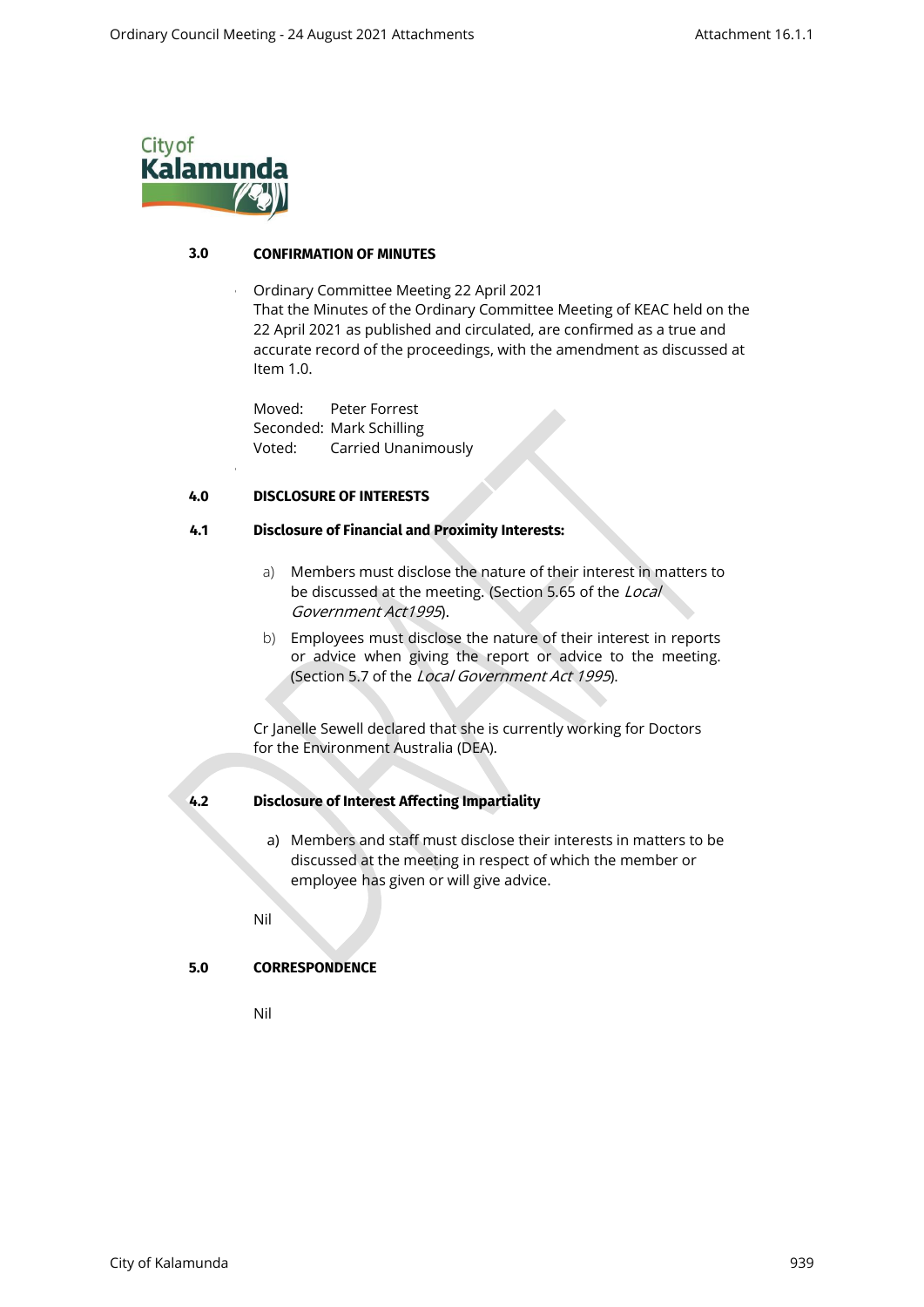

#### **6.0 ITEMS FOR COMMITTEE CONSIDERATION – Presiding Member**

#### **6.1 Significant Trees**

The Presiding Members outlined the background to this item specifically that in July 2019 Council resolved to adopt the Environmental Land Use Planning Strategy (ELUPS).

One action within the Strategy was to investigate a Natural Heritage Register as part of a Scheme amendment or local planning policy to register trees or local natural areas deemed to have a significant environmental, cultural or heritage value to the local community.

Mark Schilling has undertaken investigations into Significant Tree Registers in other local governments which would be similar to a Natural Heritage Register.

a) Mark Schilling presented and discussed the processes used at the Town of Bassendean in this area.

#### **Discussion**

Points raised from this presentation predominantly were:

- What defines a 'Significant Tree', i.e. size, age, cultural.
- Significant Tree Registers (STRs) do they form part of the City's Local Planning Scheme? - (LPS3 5.18 Tree & Vegetation Preservation)
- Plantings for species selection to be specified in LPS.
- b) Update on City of Kalamunda development of a policy for significant trees on development sites (an action within ELUPS).

Chris Lodge Manager Strategic Planning presented the development of 'Trees on Private Property – Local Planning Policy' as identified in the City's Strategic Planning Framework. This policy will be presented to Councillors at a briefing in August followed by a report to Council to initiate public advertising later in the year. KEAC will be able to review and provide comment during this advertised period.

### Discussion

Various questions were asked during and after the presentation and summarised below:

- Is the policy just for trees, does it include vegetation around the trees? The proposed policy is predominately for trees and tree canopy. The Local Biodiversity Strategy (LBS) will look at vegetation more broadly.
- Whilst some Councils have preservation of trees (and / or vegetation) on private property dealt with within their Local Planning Scheme (LPS), the City of Kalamunda determined to deal with this issue as a Local Planning Policy. The Decision of Council would need to be rescinded if this matter was to be included in the LPS.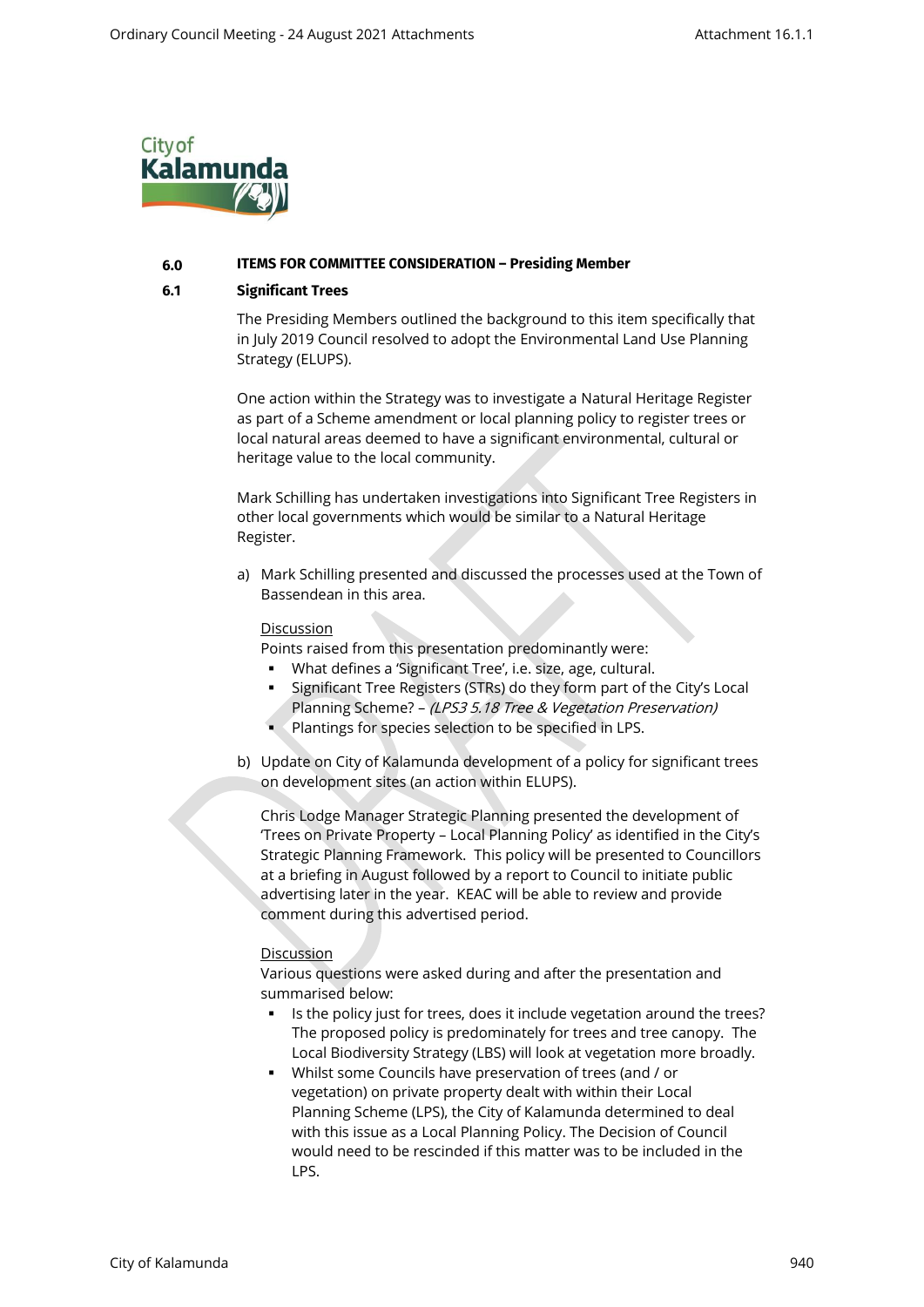

- Could the STR be incorporated as part of the Tourism Strategy, similar to Mandurah?
- What if policy ignored? Legal advice received by the City ensures that 'a permanent change to landscape' is included within the broad definition of works and therefore prosecution could be taken by the CIty.
- Will the policy take into consideration bushfire risk?
- Will the policy be in place before Wattle Grove South (WGS) development? Yes, but this is policy will be used on smaller scale developments. WGS is on a larger scale and falls under the MRS.
- Education is needed with regard to why this is being done, i.e. climate change.

## Outcome

KEAC has decided to wait for the policy to be advertised for public advertising to review and comment.

## **6.2 6 Dixon Road Update**

.

The Presiding Member has requested Council's response to EPA requirements regarding retaining statutory protection to protect and manage impact to environmental values.

Chris Lodge, Manager Strategic Planning provided background information to the Committee including the Council decision reached in June 2021 and explained that Council adopted the option to apply the Centre zone over only the residential portion of the site.

## Meeting Comments

The Presiding Member was advised to revert further enquiries regarding 6 Dixon Road to the Department of Communities.

## **6.3 Zig Zag Reopening Status**

The Presiding Member has requested City Officers provide a brief update of any environmental impacts to date since its reopening.

### Update

The Zig Zag Scenic Drive (ZZSD) has been open for a period of 22 days. Most incidents reported so far have been, one vehicle driving up ZZSD, one car locked in, cyclists and vehicles clashing (cyclists riding up, cars coming down). There have been no reports of environmental damage and rubbish has been kept to a minimum.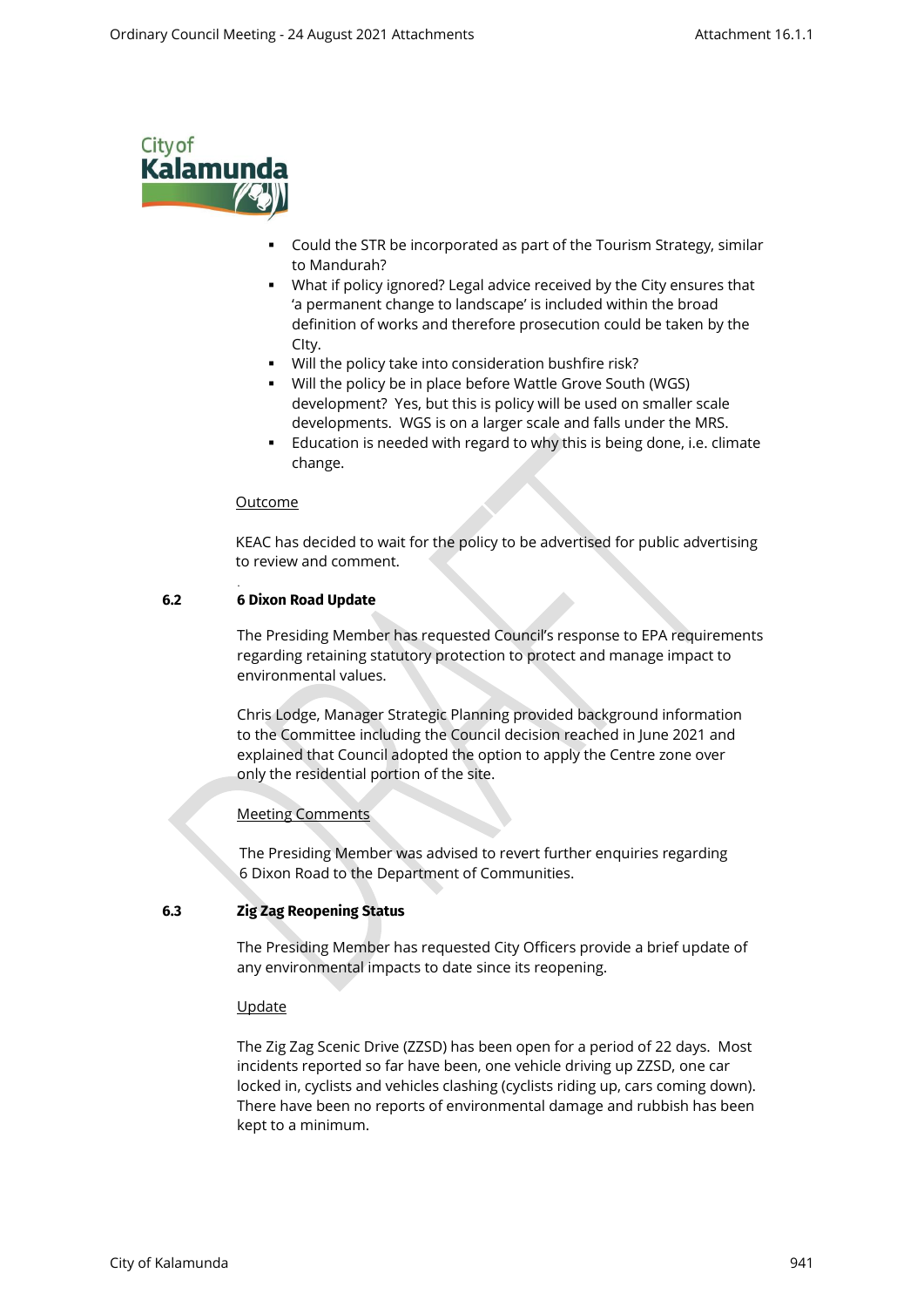

#### **6.4 Future Focus of KEAC**

The Presiding Member opened up discussion to the Committee on what the future focus items KEAC want to address.

Brett Jackson informed the Committee of the major milestone in Council signing the Climate Change Declaration. He also asked for suggestions/items to reshape the new Terms of Reference for the new KEAC Committee.

**Discussion** 

- **EXECTE FIGHTS INTERT SUSTER** Sustainability and climate change water, waste, recycling.
- **EXP** Strategies have done LES, LBS, UFS and NPWAP are there anymore to be done?
- Plans currently being updated from the action are the Street Tree guideline and Policy and Verge Treatment guideline. Rod Strang advised that an arborist is currently assessing all City managed urban trees within the road reserve and that funds had been allocated in the Workforce Plan to recruit a permanent qualified Arborist this financial year. Also, Parks & Environment were drafting a suitable plant information sheet with pictures and area specific locations, detailing recommended local plant species for the City's web page, with links to the numerous other administrative documents that are in use within the verge area.
- **Education through KEAC. Possibility of teaming up with university** students to monitor verge conditions with regard to wildlife.

## **7.0 KALAMUNDA CLEAN AND GREEN LOCAL ENVIRONMENT STRATEGY – PROGRESS REPORT**

A status update on actions contained within the Local Environment Strategy was provided to the Committee with the Agenda.

### **Discussion**

- Mark Schilling on the natural resources, protection of water ways. With the Helena Catchment study what are we measuring exactly? Brett took this question on notice. – UPDATE – The project live in this year's budget is to complete identification and data capture of all drainage assets within the Helena Catchment as there is a substantive set of missing information. Once all assets are identified, subsequent works can then be undertaken in modelling and analysis.
- **EXEL A.** Reuse of natural resources where practical. Main Roads are trialling the reuse of rubber and recovered material for road construction. Monitoring for efficiency and cost. Rehabilitation and renewal programs are funded through MRRG strict rate to apply for road rehabilitation. Increase total funding to local governments. Question is will it cost more and can it be used in rehabilitation applications for funding.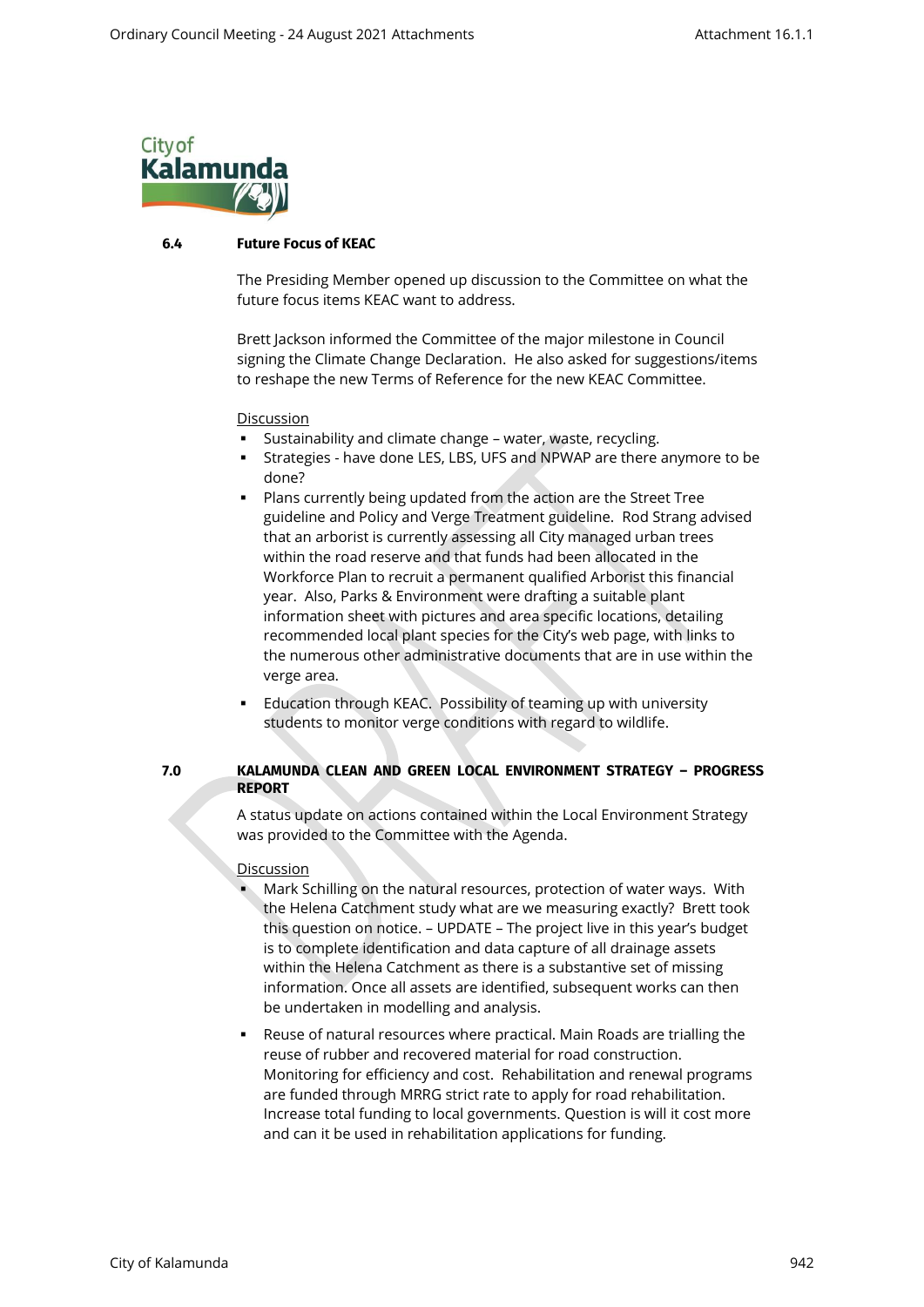

- Non-Potable Water Action Plan (NPWAP) Peter Forrest queried the taking of water from Yule Brook as this is a highly sensitive area. This will form part of the process going through significant discussion with DWER and environmentalists as to what the impacts could be. This will form part of second Managed Aquifer Recharge Project investigations. Going forward the City (and Perth as a whole) will require more water as the suburbs grow and density increases. Public Open Spaces as part of these new developments will require water. Councils all over the Perth and Peel area will have to reduce mains water usage.
- **Peter Forrest enquired about his submission on the community and** environment education program by the South-West Learning Discovery Network. Mentioned the Kalamunda Visitor Centre and surrounds.
- Holly Bradley referred to page 8 of the update regarding a discussion paper to be produced by KEAC – on application of "environment in all policies" approach to policy development. This should be placed on the next KEAC agenda.
- Chris Lodge provided a quick update on the draft LBS and UFS. Advertising has concluded. A review will be taken back to Council late 2021 or early 2022. Data is going to be peer reviewed by an independent consultant to ensure that the strategies are robust and send the correct message in the final version of the report. All submissions are considered and responded to and validated. All strategies are reviewed to ensure that actions are implementable and fits in the framework. Question asked as to what triggered this alarm. Some of the heatmaps produced for clearing in the future required further details. Budgeted funds are available for this review.
- Some KEAC members requested that this review be referred to KEAC however this was not resolved as a recommendation for Council to consider.
- Cr Kathy Ritchie noted there were 13 targets set which were part of the LBS 2008 – can Council see what has been done and why targets were not achieved.
- Brett Jackson will take on notice for KEAC to be part of the reviews of the LBS and UFS.

## **8.0 URGENT BUSINESS WITH THE APPROVAL OF THE PRESIDING MEMBER**

- Presiding Member queried Verge Maintenance under budget. Rod Strang responded that overall the Parks & Environment budget was very close last financial year – within 1 or 2%. Brett Jackson asked for the supporting documentation to be provided to him as the City was not under budget for this area.
- Mick Davis extended an invite to join the 2021 National Landcare Awards Presentation being held at the Kalamunda Community Centre on 5 August 2021 (note this is a ticketed event). The Friends of Upper Lesmurdie Falls are one of the WA finalists.